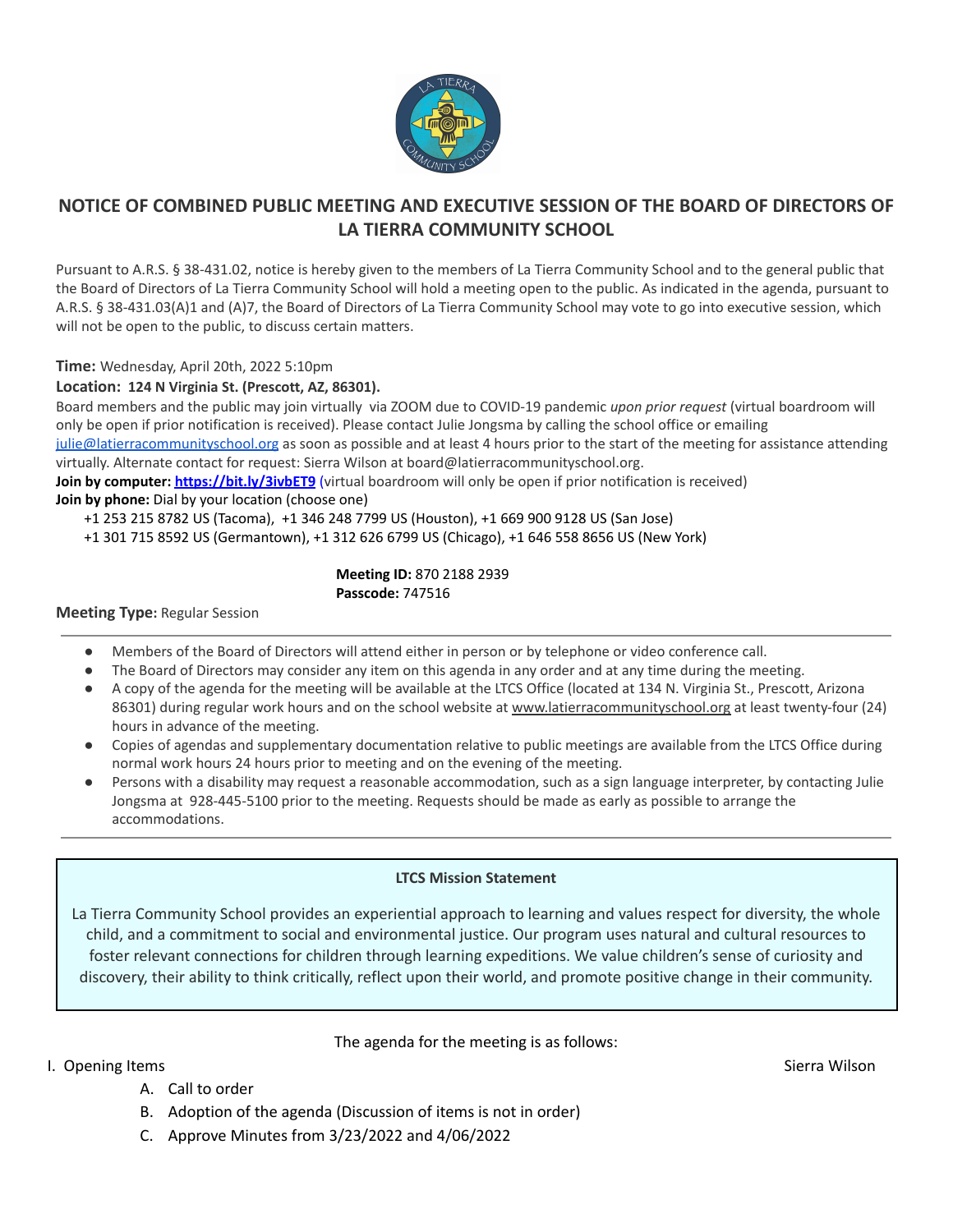- - 1. Enrollment Board discussion of enrollment trends
	- 2. Student Achievement
	- 3. Maintenance
	- 4. Finance
	- 5. Personnel
	- 6. Compliance
	- 7. COVID-19 Response (Discussion Item) Board and directors may discuss the state of affairs with regards to LTCS' response to COVID-19. May discuss finance, programs, policies, or guidelines related to the school's response to COVID-19.

### B. Board Report Sierra Wilson Sierra Wilson Sierra Wilson Sierra Wilson Sierra Wilson Sierra Wilson Sierra Wilson

- 1. Planning/Board Calendar review upcoming board work
- 2. Training OnBoard overview
- 3. Recruitment/Board Composition review composition and recruitment needs
- C. Finance Report (Discussion Item) Julie Jongsma and Sierra Wilson
	- 1. Budget Summary
		- Board will review monthly financial reports summary. Board Discussion may follow.
	- 2. Covid-19 budget Financial implications of COVID-19 including changes in funding, additional funding sources and budgetary needs. Board discussion may follow.
	- 3. Review draft budgets for FY 23 Board will review and discuss initial drafts budgets based on various enrollment scenarios.
- III. Public Comments (Members of the Governing Body shall not discuss or take legal action on matters raised during and open call to the public unless the matters are properly noticed for discussion and legal action)

IV. Action Items (Matters on which the Governing Body may take legal action during the meeting)

- A. Approve Revised Budget for Fiscal Year 2022 Board will review and consider approving Revised Budget for this school year (2021-2022).
- B. Fee Schedules Board will review and consider approval of fee schedules for the next fiscal year (2022-2023).
- C. Staff Payscale Board will review and consider approval of revision to LTCS Staff Payscale.

## V. Information and Discussion items

- A. Strategic Planning Administrative committee updates.
- B. Administrative Contracts board will discuss contract revision. \*Pursuant to A.R.S. § 38-431.03 (A)1, the Board of Directors of La Tierra Community School may vote to go into executive session, which will not be open to the public, to discuss Administrative Contracts.
- C. Lease Board will discuss negotiation terms of lease renewal.

\*Pursuant to A.R.S. § 38-431.03 (A)7, the Board of Directors of La Tierra Community School may vote to go into executive session, which will not be open to the public, to consider its position and instruct its representatives regarding negotiations for the lease.